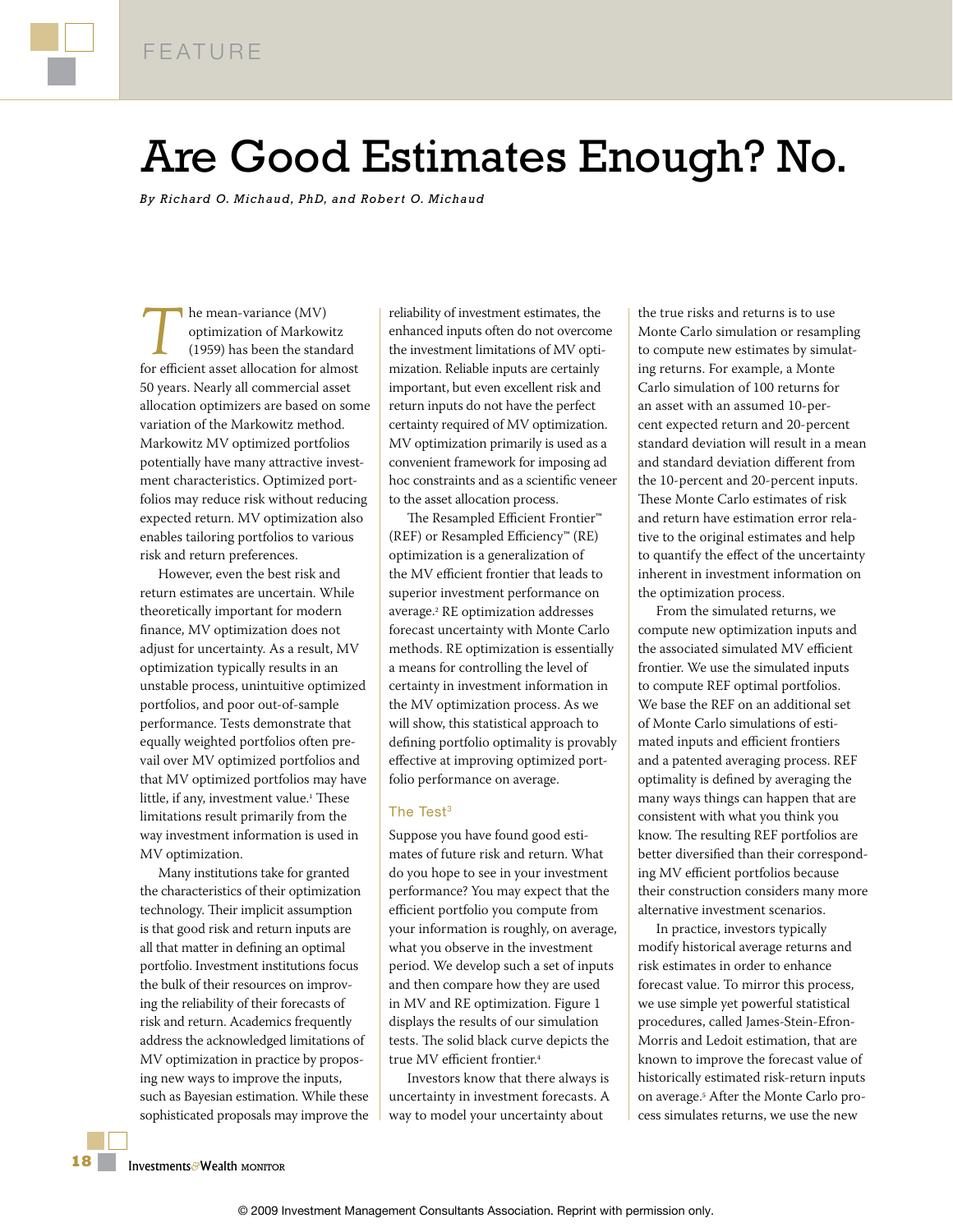

estimates of the optimization inputs for both the MV and RE portfolios. In effect, these are designed to be very "good" inputs from a modern statistical point of view.<sup>6</sup>

The test proceeds by computing many simulated MV efficient frontiers, each statistically consistent with your original forecasts and level of uncertainty and averaging the results. The average of the simulated MV efficient frontiers is displayed as the red dashed curve in figure 1. The average of all the associated simulated REFs is displayed as the blue dashed curve in figure 1.

The red and blue dashed curves represent averages of in-sample efficient frontiers. Because estimation error always exists in practice, the dashed curves represent the efficient frontiers you see when you invest with either MV or RE optimization. But because this is a simulation, we can go back to the original data (the inputs behind the black curve) and see how estimation error led to misestimation of the original efficient frontier. This is the basis of the out-ofsample test of the optimization process. The solid red curve represents the actual out-of-sample average risk and return of all the MV optimized portfolios with estimation error. The solid blue curve represents the out-of-sample average

risk and return of all the REF optimized portfolios with estimation error.

#### **Results**

The dashed and solid blue curves represent the in-sample and out-of-sample REFs; in other words what you use to invest versus what happens on average in the investment period. These curves intersect. Given the congruity between forecasts and actual performance on average, we can conclude that the inputs are very useful, and that RE optimization uses the information very well on average.

In contrast, the dashed and solid red curves representing the in-sample and out-of-sample MV efficient frontiers are far apart. The in-sample MV efficient frontiers overestimate the return associated with portfolio optimization not only with respect to RE (blue dashed curve) but importantly with respect to out-of-sample investment performance (red solid curve). Even with very useful inputs, MV efficiency maximizes the errors in the risk and return inputs, creates upward-biased estimates of future performance, and substantially underperforms RE optimization on average. The same reliable investment information that performed so well with REF portfolios is misused by MV efficiency.

In addition, the error maximization property of MV efficiency means that real estimates such as trading costs are misused in the optimization process; you are likely to think that the returns are much higher relative to trading costs than they actually are.<sup>7</sup>

These results should trouble many MV efficiency investors and advisors. Resource allocation bias toward investment forecasting and away from effective optimization technology may often be self-defeating. While good inputs are important, they need to be transformed into optimized portfolios that do not misuse the information.

We have demonstrated that RE optimization is a necessary condition for effective portfolio optimization. The resampling process unbiases the optimization process so that the information is transferred more directly into the optimized portfolios.

It also should be clear that RE optimality is not inconsistent with any input optimization process that may reduce estimation error. The better the input estimates in RE optimization the more likely investment performance is improved. In particular, various statistical estimation techniques in conjunction with REF technology hold out the promise of dramatically improved optimized portfolio performance.

## Understanding Resampled Efficiency Optimality

Unlike MV efficiency, RE optimization is an out-of-sample definition of portfolio optimality. MV efficiency is correct only when there is no uncertainty in the optimization inputs. But investment forecasts always are uncertain. RE optimization deals with uncertainty by simulating all the many ways markets and assets can perform based on your forecasts and then finding portfolios that, on average, do well with respect to all the simulated outcomes.

Portfolio optimization with uncertainty implies fundamental changes in investor perceptions. The MV efficient

January/February 2009 **19**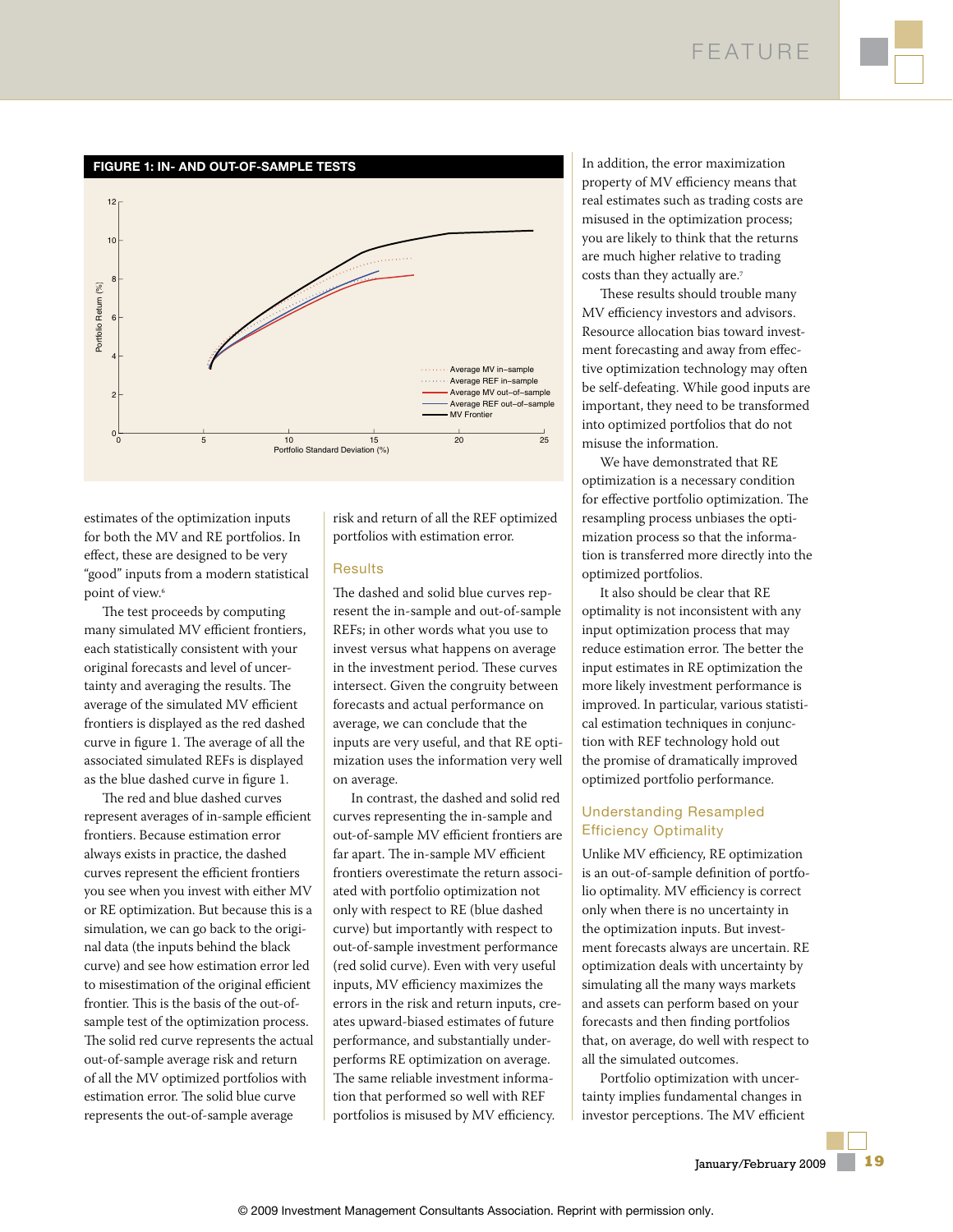frontier familiar to students of finance and investment professionals turns out to be essentially useless in understanding portfolio optimality. In particular, where a portfolio plots in the meanvariance diagram may not determine even relatively to others how it is likely to perform.

Note that the REF is shorter than the MV frontier in figures 1 and 2. Is this a symptom of something amiss with our definition of efficiency? Are there portfolios that are more optimal than RE optimization? The paradox is easily explained. If you are 100-percent certain of your risk-return estimates, then Markowitz efficiency is for you. If you are less than 100-percent certain, you expect less return and are less willing to put as much money at risk. That is why the REF is shorter and below the classical Markowitz frontier. To drive the point home, suppose you are 100-percent uncertain of your information. In this case, the REF portfolios should represent no information, and optimality is either the benchmark or equally weighted portfolio. The REF, in this extreme uncertainty, collapses to a point. RE efficiency is different, because it takes uncertainty into account while defining optimality. RE optimization is the paradigm of choice for defining optimized portfolios under the condition of uncertain information.

Figure 2 shows the usual in-sample relationship between the MV and REF. Now consider a portfolio that plots at point A above the REF and below the MV frontier. Is portfolio A more efficient than the RE optimized portfolios? Do you prefer investment in portfolio A to a portfolio with similar risk on the REF?

By definition, portfolios on the REF are optimal conditional on the amount of uncertainty in your information. The portfolio that plots at A is not preferable. Intuitively, the asset weights may be "too active" relative to the level of information in your inputs. But an additional point helps to further clarify the issue. A portfolio that plots at point A is

14 12  $\frac{5}{20}$ annualized average return premium (%) premium 10  $\overline{A}$   $\overline{A}$ return 8<sup>1</sup> annualized average  $6<sup>1</sup>$ 4 Mean Variance Frontier 2 Resampled Efficient Frontie  $\begin{array}{|c|c|c|c|c|}\n0 & 5 & 10 & 15 & 20 & 25 \\
\hline\n\end{array}$ 

standard deviation (%)

**FIGURE 2: MEAN-VARIANCE AND RESAMPLED EFFICIENT FRONTIERS**

not unique. An infinite number of portfolios have the same mean and variance as A. One-asset portfolios may even exist that plot at A yet have much risk out-of-sample and are clearly inefficient by anyone's definition. This discussion highlights the fact that where a portfolio plots in the MV graph may say very little about whether it is a good investment.

The underlying financial reality explained by RE optimization is that the structure of the portfolio, not its mean and variance parameters, defines an investment useful optimality.<sup>s</sup> This is what has been missing in our understanding of portfolio efficiency for nearly 50 years.

#### **Conclusion**

Portfolio structure relative to out-ofsample performance conditional on forecast certainty characterizes a more useful definition of portfolio optimality in investment practice. Portfolio optimality defined by out-of-sample investment performance reveals many investment illusions that negatively affect investment practice.<sup>9</sup> RE optimization offers important new investment tools and more effective and intuitive asset management.  $\mathbb{R}^n$ 

*Richard O. Michaud, PhD, is president and chief investment officer of New* 

*Frontier and holds three U.S. patents (with Robert Michaud) in portfolio optimization and management. He is a Graham and Dodd Scroll author and editorial board member of the*  Journal of Investment Management*. He earned a PhD in mathematics from Boston University. Contact him at rmichaud@newfrontieradvisors.com.*

*Robert O. Michaud is manag ing director of research and development at New Frontier and co-inventor of patented portfolio optimization processes. He earned an M A in mathematics from Boston University and was a PhD candidate in finance at the University of California , Los Angeles. Contact him at romichaud@ newfrontieradvisors.com.*

#### **Endnotes**

- 1 Jobson and Korkie (1980) use a simulation study framework to prove these results. In a more recent study, DeMiguel et al. (2007) test the performance of 14 estimation models of unbounded MV portfolio choice in the context of estimation error and find, as in Jobson and Korkie (1980), that none seem to be reliable improvements over equal weighting.
- 2 The Resampled Efficient Frontier technology is protected by U.S. and foreign patents and patents pending worldwide. It first was *Continued on page 40*